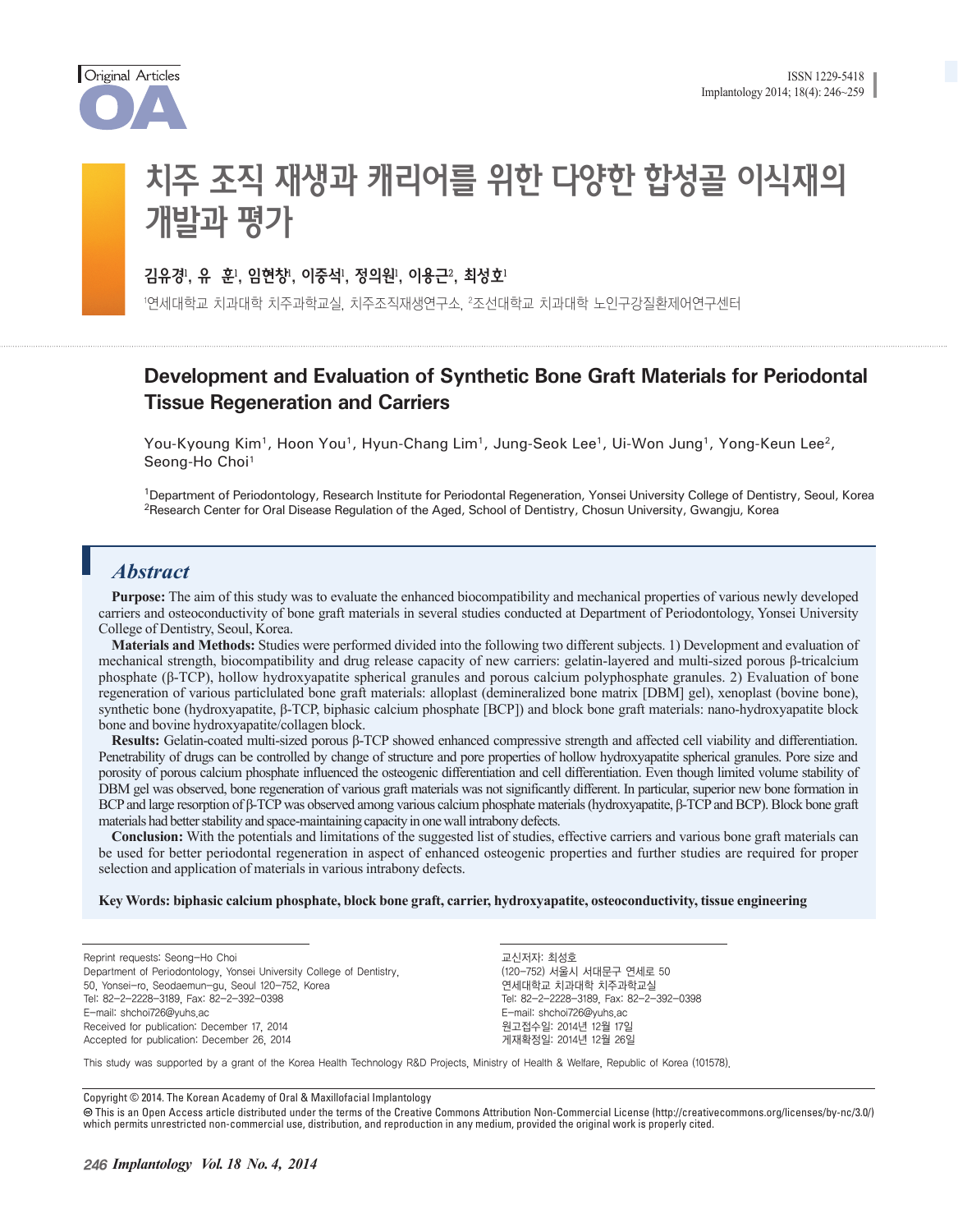I 서론

국 기주 질환에 이환되어 골소실이 발생한 환자에<br>대한 치주 치료와 상실된 치아 수복을 위한 임<br>플란트 수술에서 골 결손부에 대한 재생 치료 대한 치주 치료와 상실된 치아 수복을 위한 임 플란트 수술에서 골 결손부에 대한 재생 치료 의 필요성은 점차 높아지고 있다. 골 결손부를 수복하기 위한 재생 치료에서 가장 예지성 있게 사용되는 것은 골 이식술로서 골세포를 함유하고 있어 직접 골을 형성하거 나, 골 형성을 위한 비계로 작용하는 골 전도성을 가지고 있거나, 골을 유도하는 기질로써 골 유도성을 가지는 세 가지 기전으로 작용한다<sup>2</sup>.

골 이식재는 기원에 따라 자가골, 동종골, 이종골, 합 성골로 나눌 수 있다?. 지금까지 가장 이상적인 골 이식 재로 생각되는 자가골은 골 형성능이 뛰어나고 면역 거 부 및 염증 반응이 없다는 장점에도 불구하고 채득할 수 있는 양이 한정되어 있고 흡수되는 양상을 가늠할 수 없 다는 단점이 있어 사용이 제한적이다4. 동종골과 이종골 은 이식 시 면역 거부 및 교차 감염의 가능성이 있어 이 와 같은 단점을 보완하기 위해 합성골 이식재에 대한 연 구가 활발하게 이루어지고 있다<sup>5</sup>. 또한 세포 독성을 감소 시키고 골 전도능을 향상시키기 위해 기존의 합성골과 함께 적용하기 위한 골유도성 물질의 연구도 다방면으로 이루어지고 있다.

이와 더불어 골세포의 재생을 촉진시키기 위한 조직 공 학(tissue engineering)에 관한 연구도 활발하게 진행되고 있다. 조직 공학이란 특정 조직의 재생을 촉진시키는 합 성 혹은 생물학적 기질 내에 다양한 성장 인자를 포함하 는 장치들을 실험실 내에서 제조하는 것을 의미한다®. 다 양한 다공 흡수성 기질 내에서 배양된 세포로부터 생산 된 조직을 조직 결손부에 이식하여 재생을 촉진하는 것 으로 자연적인 구조나 형태를 재건하거나 모방하고자 하 는 특성(biomimetics)을 가지며 ① 세포를 배양할 수 있 는 다공성 캐리어(carrier), ② 배양하고자 하는 특정 세 포 (cell), ③ 성장을 촉진하는 다양한 성장인자(growth factor)가 필요하다". 세포 및 성장 인자의 상호 교통을 증진시키기 위한 효과적인 캐리어의 개발은 현재 조직 공학에서 주요하게 연구되고 있는 분야이다. 효과적인 캐리어는 ① 생체 활성이 우수하고 ② 결손부 수복 및 합 성이 용이하며 ③ 체내 흡수될 수 있는 3차원 구조를 가 지고 ④ 골 유도 물질의 통로로서 기능하며 ⑤ 물리적으 로 충분한 강도가 있어야 하는데<sup>8</sup>, 체내 활성이 뛰어나고 흡수성이 좋을 경우 물리적 강도가 저하되는 상충점이 있다. 현재 체내 골조직과 유사한 구조를 가지며 강도가 우수한 hydroxyapatite (HA)가 캐리어로서 주로 사용되 고 있으며 상기 상충점을 보완, 개선시킨 효과적인 캐리 어의 개발이 중요하다.

본 연구팀에서는 치주조직의 재생을 극대화하기 위해 골 이식 시 고려될 수 있는 두 가지 주제(새로운 형태의 캐리어 개발을 통한 골전도능 향상도 평가와 HA, β-tricalcium phosphate [β-TCP], biphasic calcium phosphate [BCP] 등의 다양한 합성골 이식재의 골 재생 능 평가)에 대해 연구하였다. 따라서 본 연구에서는 새로 운 캐리어의 개발과 다양한 합성골 이식재의 골 재생능 평가를 통한 치주조직 재생에 대하여 연세대학교 치과대 학 치주과학교실에서 시행한 일련의 연구들을 기반으로 그 결과 및 효과를 보고하고자 한다(Table 1)4,9-15.

II 연구재료 및 방법

### 1. 새로운 형태의 스캐폴드 개발

조직 공학에서 효과적인 세포의 부착과 증식, 분화 및 세포 외기질의 형성을 도모하기 위한 스캐폴드의 제조는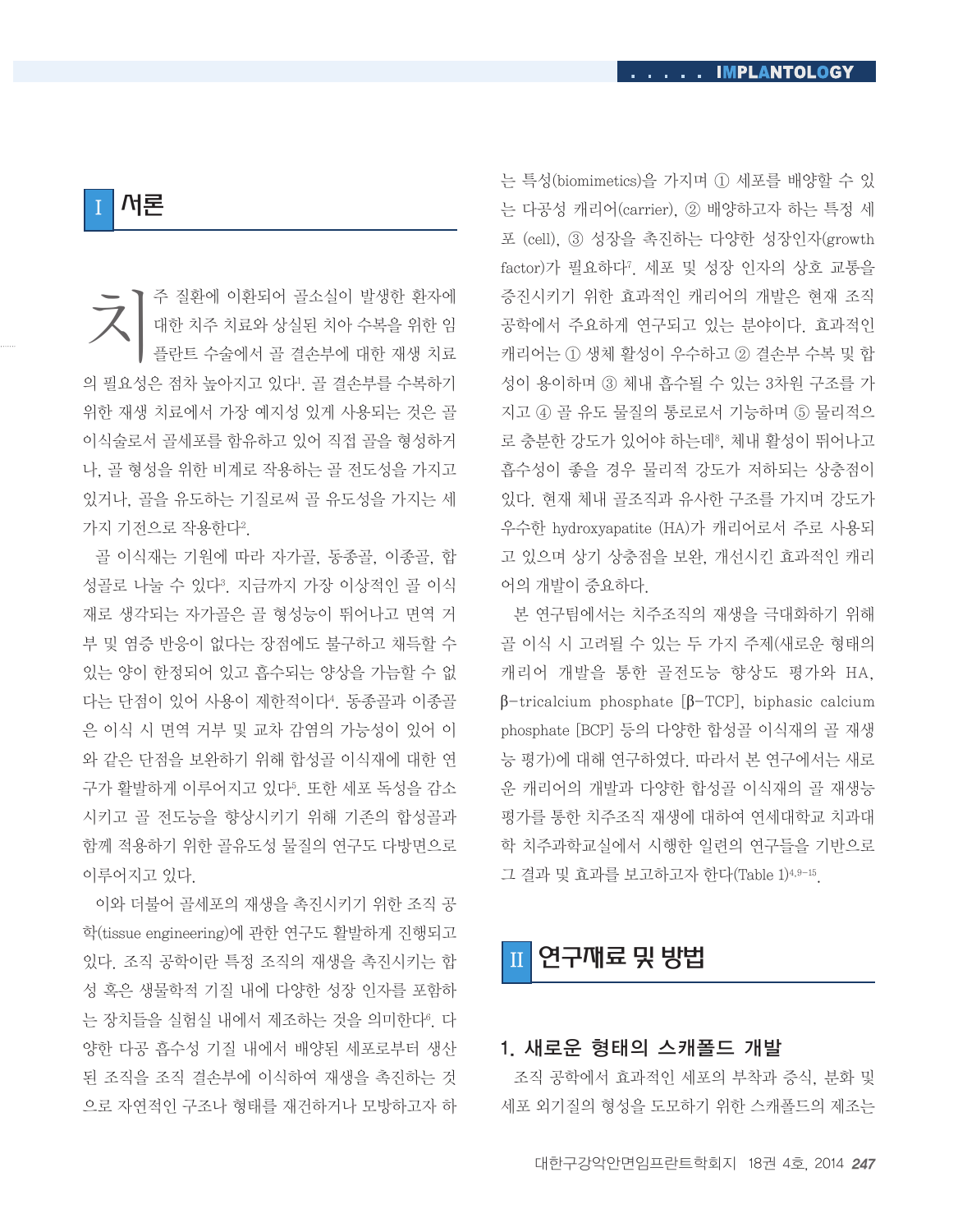#### Table 1. Study designs of the included studies

| Author                 | Purpose                                                     | Study groups                         | Study<br>model | Evaluation<br>method   | Healing<br>period<br>(wk) |
|------------------------|-------------------------------------------------------------|--------------------------------------|----------------|------------------------|---------------------------|
| Zhang                  | To compare bone                                             | Control                              | Rabbit         | Histological &         | 2/8                       |
| $et$ al. $9$           | regeneration between                                        | DBM gel                              | calvaria       | histomorphometric      |                           |
| (2012)                 | different bone graft materials                              | Bovivne bone                         |                |                        |                           |
|                        |                                                             | Hydroxyapatite                       |                |                        |                           |
| Hwang                  | To compare bone                                             | Control                              | Rabbit         | Histological &         | 4/8                       |
| $et$ al. <sup>10</sup> | regeneration between                                        | $\beta$ -TCP                         | calvaria       | histomorphometric      |                           |
| (2012)                 | different synthetic materials                               | Hydroxyapatite                       |                | analysis               |                           |
|                        |                                                             | <b>BCP</b>                           |                |                        |                           |
| Yang                   | To compare bone                                             | Control                              | Rabbit         | Histological &         | 2/8                       |
| et al. $4$             | regeneration according to                                   | Pure $\beta$ -TCP                    | calvaria       | histomorphometric      |                           |
| (2014)                 | different ratio of $\beta$ -TCP in                          | $HA/B-TCP=60:40$                     |                | analysis               |                           |
|                        | <b>BCP</b>                                                  | $HA/B-TCP=20:80$                     |                |                        |                           |
| Lee                    | To investigate the effect of                                | Control                              | Canine         | Histological &         | 8                         |
| $et$ al. <sup>14</sup> | nano-hydroxyapatite block                                   | Nano-hydroxyapatite block            | three-wall     | histomorphometric      |                           |
| (2012)                 | scaffold on one-wall                                        |                                      | intrabony      | analysis               |                           |
|                        | periodontal intrabony defects                               |                                      | defects        | Statistical analysis   |                           |
| Jung                   | To investigate the effect of a                              | Control                              | Rabbit         | <b>SEM</b>             | 12                        |
| $et$ al. <sup>15</sup> | bovine hydroxyapatite/                                      | Bovine hydroxyapatite/collagen sinus |                | Histological &         |                           |
| (2011)                 | collagen block on one-wall                                  | block                                |                | histomorphometric      |                           |
| Kim                    | periodontal intrabony defects<br>To discuss gelatin-layered | Uni-sized porosity                   |                | analysis<br><b>SEM</b> | 8                         |
| $et$ al. <sup>11</sup> | and multi-sized porous                                      | Gelatin-coated uni-sized porosity    |                | <b>XRD</b>             |                           |
| (2012)                 | $\beta$ -TCP as bone grafts and                             | Multi-sized porosity                 |                | <b>FTIR</b>            |                           |
|                        | drug carriers                                               | Gelatin-coated multi-sized           |                |                        |                           |
|                        |                                                             | porosity                             |                |                        |                           |
| Hong                   | To discuss hollow                                           | H1 (0.50 HA ratio)                   |                | <b>SEM</b>             |                           |
| $et$ al. <sup>12</sup> | hydroxyapatite spherical                                    | H2 (0.33 HA ratio)                   |                | <b>XRD</b>             |                           |
| (2012)                 | granules for bone                                           | H3 (0.25 HA ratio)                   |                | <b>FTIR</b>            |                           |
|                        | regeneration and carrier                                    |                                      |                |                        |                           |
| Hong                   | To characterize porous                                      | <b>NP</b>                            |                | <b>SEM</b>             |                           |
| $et$ al. <sup>13</sup> | calcium poly phosphate                                      | P <sub>2</sub>                       |                | <b>XRD</b>             |                           |
| (2013)                 | granules for bone                                           | P <sub>3</sub>                       |                | <b>FTIR</b>            |                           |
|                        | regeneration                                                | P4                                   |                |                        |                           |
|                        |                                                             | P <sub>6</sub>                       |                |                        |                           |

Group code according to porogen size (diameter, μm); NP: no porogen, P2: 212~300, P3: 300~425, P4: 425~600, P6: 600~850.

DBM: demineralized bone matrix, β-TCP: β-tricalcium phosphate, BCP: biphasic calcium phosphate, HA: hydroxyapatite, SEM: scanning electron microscopy, XRD: X-ray diffraction, FTIR: Fourier transform infrared spectroscopy.

*You-Kyoung Kim et al. : Development and Evaluation of Synthetic Bone Graft Materials for Periodontal Tissue Regeneration and Carriers. Implantology 2014*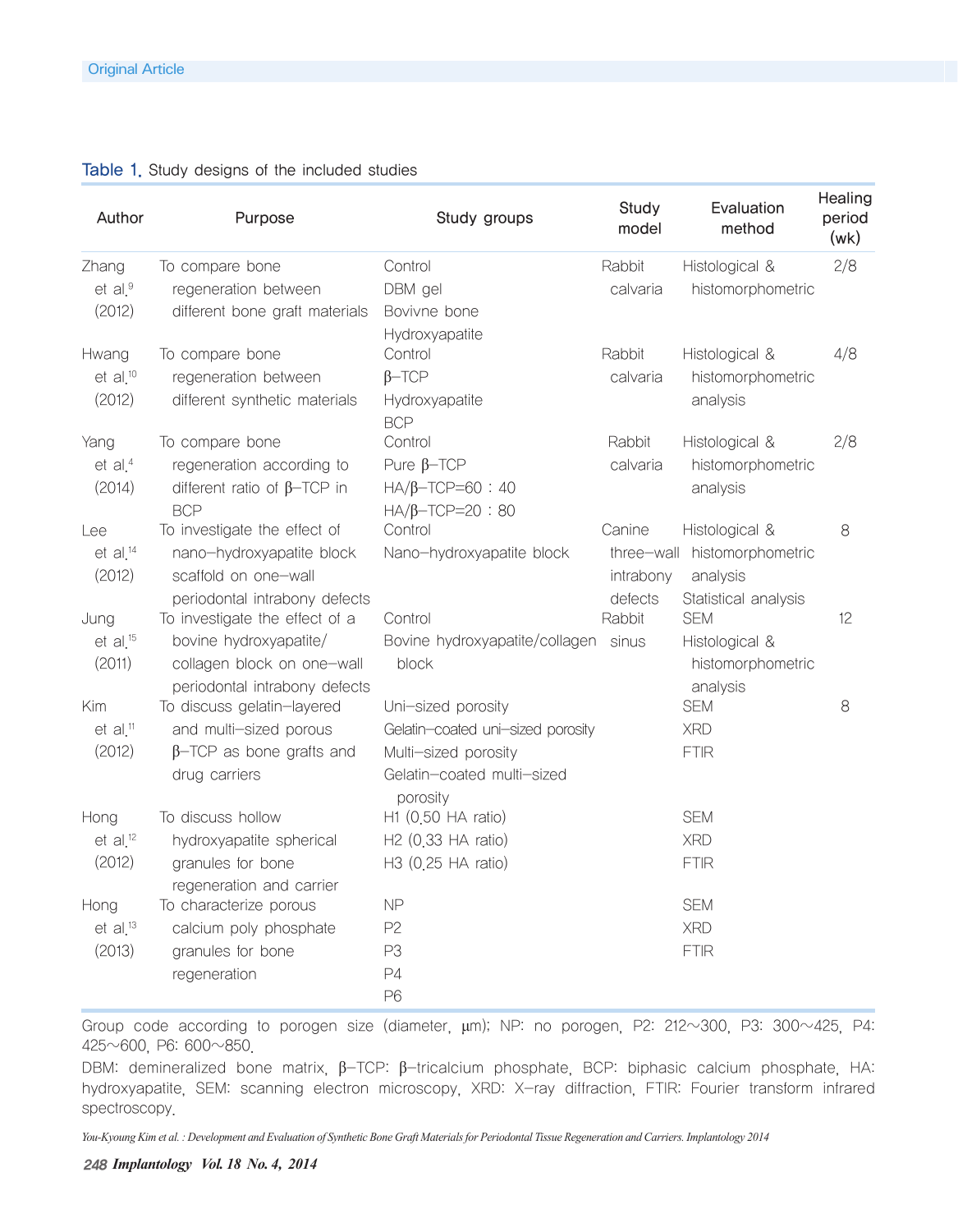그 중요성이 더욱 부각되고 있다. 스캐폴드는 생체 친화 적이고 생체 흡수성 및 구조적 안정성이 있어야 하는데 HA, β-TCP, calcium phosphate (CaP) 등은 이러한 성질 을 가진 스캐폴드로서 널리 사용되고 있다". 기존의 스캐 폴드보다 생물학적 성질을 증대시키고 기계적 안정성을 향상시키기 위한 연구가 진행되었다.

젤라틴은 콜라겐의 triple-helix 구조를 열 변성 및 물 리, 화학적으로 와해시켜 만든 물질로서 항원성이 낮고 체내 흡수성이 우수하며 물리, 화학적 조작이 용이하고 가격이 저렴할 뿐 아니라 획득이 쉬운 장점이 있다. 젤라 틴을 코팅한 3차원 스캐폴드의 생물학적, 기계적 성질 향상성을 알아보기 위한 연구가 시행되었다".

HA는 생체 친화성이 우수한 재료로 골 재생을 위한 캐 리어로 널리 쓰이고 있다. 결손부 골이식을 위해서는 균 일한 형태로 제작되어야 하며16 골 전도성 및 골 유도성 을 높이기 위해 다양한 성장 인자의 전달 통로로서 기능 을 하는 것도 중요하다17. 균일한 형태의 hollow HA granule을 제작하여 약물 침투 및 방출 기능을 평가하고 결손부 충전재로서의 기능 및 성장 인자 전달 통로로서 의 기능 향상 여부에 대한 연구 또한 진행되었다12.

캐리어의 기공은 세포 부착, 증식, 물질의 이동에 영향 을 미치며 기공의 크기를 변화시켜 신생골의 성장, 세포 이동 및 증식, 빈 공간 내에서의 기질의 침착 등을 조절 할 수 있으며 기공간의 연결성은 혈관 형성 및 세포 분 화, 이동에 영향을 미칠 수 있다13. 경조직 재생 시 다공 성 calcium phosphate granules (CPPGs)의 효과를 증진 시키기 위해 기공의 크기와 기공 간 연결성에 대한 연구 가 진행되었다13.

#### 1) 재료 제작

# ① 젤라틴 코팅된 다양한 크기의 다공성 β-tricalcium phosphate 스캐폴드

Nano β-TCP powder (OssGen Co., Daegu, Korea)를

증류수에 분산시켜 만든 β-TCP slurry에 천연 부가물 (5% polyvinyl alcohol, 1% methyl cellulose, 5% ammonium polyacylate dispersant, 5% N,N-dimethylformamide drying agent)을 첨가한 뒤 소결하여 스캐폴 드 구조를 형성하여 5×5×5 mm 크기로 만들었다. Bovine bone (BB)으로부터 추출한 3% 젤라틴 powder는 45°C의 증류수에 희석한 뒤 0.2% glutaralehye로 교차 구 조를 형성한 뒤 진공상태에서 β-TCP에 코팅하였다.

#### ② Hollow hydroxyapatite spherical granule

2.0 wt% of alginic acid (Aldrich, USA)와 1.0 wt% of calcium chloride (Sigma-Aldrich, St. Louis, MO, USA) 를 혼합하여 alginate beads를 제조한 뒤 증류수로 세척 한 후 HA (OssGen Co.) slurry를 코팅하였다. HA slurry 의 농도에 따라 ① H1=0.50, ② H2 0.33, ③ H3=0.25 (powder/liquid, g/ml)로 분류하였으며 이를 동결 건조하 는 과정으로 beads 안의 수분과 유기물을 승화시켜 방사 형 기공 통로를 형성하였다.

#### ③ 다공성 calcium phosphate granule

무정형 CaP 입자는 CaCo, (Samchun Pure Chemical, Pyeongtaek, Korea), H<sub>3</sub>PO<sub>4</sub>, MgO, ZnO (Duksan Pure Chemical, Ansan, Korea), CaF<sub>2</sub> (Junsei Chemical, Tokyo, Japan)를 사용하였으며 Ca : P의 비율을 0.6 : 1 로 맞추어 제조하였다.

#### 2) 평가 방법

# ① 젤라틴 스캐폴드의 기계적 성질 및 생물학적 성 질의 평가

젤라틴 코팅된 β-TCP의 표면 구조는 field emission scanning electron microscopy (FE-SEM, S-800; Hitachi, Tokyo, Japan)으로 관찰하였고 기공의 크기 및 스캐폴드 구조의 두께는 micro-CT (Skyscan 1076; Skyscan Co., Antwerp, Belgium)로 관찰하였다. 압축강 도는 universal testing machine (3366; Instron Co.,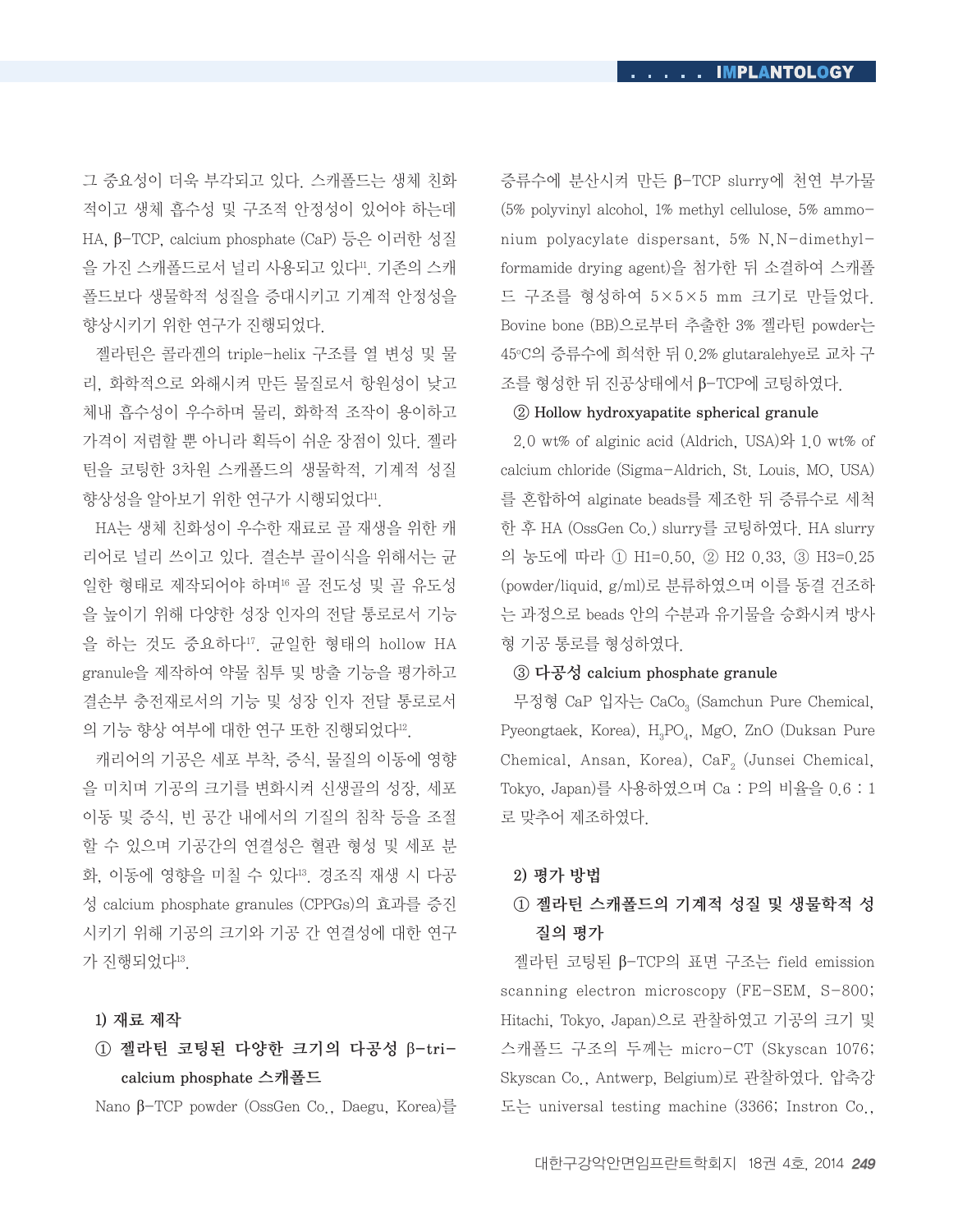|                                  | Group code               |                |                |                |                |
|----------------------------------|--------------------------|----------------|----------------|----------------|----------------|
|                                  | <b>NP</b>                | P <sub>2</sub> | P3             | P4             | P6             |
| Porogen size (diameter, $\mu$ m) | No porogen               | $212 \sim 300$ | $300 \sim 425$ | $425 \sim 600$ | $600 \sim 850$ |
| Porosity (%)                     | $\overline{\phantom{0}}$ | 48,706         | 43.899         | 41,379         | 33,327         |

Table 2. Classification of group according to porogen size and porosity

The porosity grows with porogen size declination.

*You-Kyoung Kim et al. : Development and Evaluation of Synthetic Bone Graft Materials for Periodontal Tissue Regeneration and Carriers. Implantology 2014*

Ltd., Norwood, MA, USA)으로 S=F/A (S: 압축강도, F: 최대 부하력, A: 부하력에 수직한 방향에서의 스캐폴드 의 표면적)로 구하였다.

생물학적 성질은 세포 증식력과 분화력으로 평가하였 다. Mouse osteoblast cell인 MT3T3-E1 세포(ATCC, Rockville, MD, USA)가 in vitro 실험에서 사용되었고 세 포 활성도 평가는 cell counting kit-8 (CCK-8; Dojindo Laboratories, Kumamoto, Japan)을 사용하여 평가하였 다. 세포 분화력은 Sensolyte pNPP ALP assay kit (Ananspec Inc., Fremont, CA, USA)를 사용하여 alkaline phosphate (ALP) 수치를 측정하였다.

#### ② Hollow hydroxyapatite spherical granules

구조적 특성은 SEM (S-3000H; Hitachi), X-ray diffraction (XRD, Ultima IV; Rigaku, Japan), Fourier transform infrared spectroscopy (FTIR, Avatar 360; Thermo Nicolet, USA)를 이용하여 분석하였다. SEM으 로 granule의 구조를, XRD와 FTIR을 이용하여 granule 의 특성을 관찰하였다.

#### ③ 다공성 calcium phosphate granule

입자의 특성은 상기 언급된 XRD와 FTIR을 이용하여 분석하였고 입자의 크기는 dynamic light scattering techinique (DLS, Zetasizer Nano ZS90; Malvern, UK)로 분석하였다. Paraffin beads는 melted Paraplast (Leica Micosystems, Germany)와 1% polyvinyl alcohol (PVA, Sigma-Aldrich)를 혼합하여 제조하였다. CPPGs의 기공

률은 mercury prosimeter (Autopore IV 9500; Micromeritics, USA)로 분석하였고 형태는 SEM (JEM-2100F; JEOL, Tokyo, Japan)으로 관찰하였다. Porogen 크기에 따라 Table 2에서와 같이 5군으로 나누었다.

Calcium ion 방출 시험: 각 군의 calcium ion은 21일 동 안 매일 세척되면서 calcium ion selective electrode (Calcium ISE; Thermo Scientific, USA)를 이용하여 방출 률을 측정하였다.

3D culturing of pre-osteoblast MC3T3-E1: 24개의 배 지에 MC3T3-E1 mouse pre-osteoblasts (ATCC)가 37o C, 5% CO2 조건에서 보관된 후 LIVE-DEAD Viability kit (Invitrogen, USA)를 이용하여 초기 부착 세포를 관찰하 고 ZEN software programme (Carl Zeiss, Germany)를 이용하여 세포 영상을 획득하였다.

세포 증식과 분화 측정: 세포 증식 검사에서 입자들은 PBS (Gibco, USA)로 3번 세척한 후 배양된 MC3T3-E1과 함께 0.1% Triton X-100 solution (Sigma, Switzerland) 으로 용해되었고 암실에서 5분간 배양된 후 microplate reader (POLARstar OPTIMA Micro Plate Reader; BMG Labtech, Offenburg, Germany)를 이용하여 분석하였다. 세포 분화 검사에서 세포 배양 2주 후의 입자들은 상기 ①의 ALP 검사를 통해 분석되었다.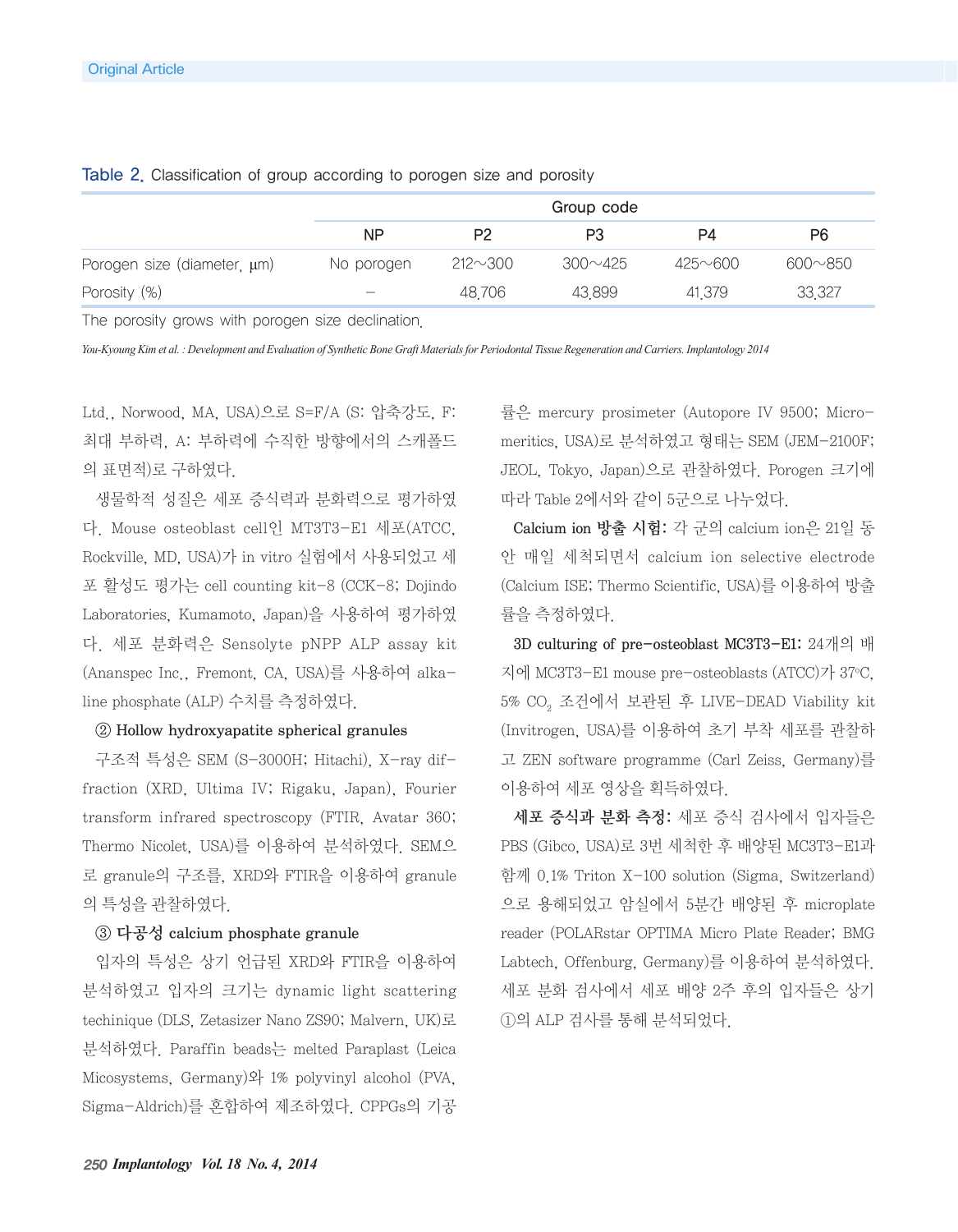### 2. 다양한 이식재의 골 재생능 평가

#### 1) 재료

#### ① 탈회동종골, 탈회우골 및 합성 hydoxyapatite

골 이식을 위한 이식재로서 자가골은 채득 및 사용의 한계가 있어 동종골, 이종골, 합성골이 개발되어 사용되 고 있다. 동종골은 동결건조 동종골과 탈회동결건조 동 종골로 나눌 수 있는데 탈회골 기질인 demineralized bone matrix (DBM)에는 저농도의 골형성 단백질(bone morphogenic protein, BMP)과 같은 성장인자가 포함되 어 있어 이들에 의해 골 형성이 이루어진다18,19. 이종골은 공급량의 제한이 적고 인체 해면골과 구조가 유사하다는 장점이 있다. 그 중 BB는 인체의 HA와 유사한 구조를 가 지고 있고 높은 형태 안정성이 있어 대표적으로 사용되 고 있다<sup>20</sup>. 대표적인 합성골 이식재인 HA는 생체적 합성 이 우수하고 골 형성 지지체로 사용할 수 있는 장점이 있 어 널리 사용되고 있으며 본 연구에서는 각각의 재료를 평가하였다<sup>21</sup>.

### ② Tricalcium phosphate 및 biphasic calcium phosphate

CaP 중 TCP는 다양한 형태의 골 결손부에서 골 재생을 촉진시키는 재료로 가장 많이 쓰이는 재료 중 하나이지 만 흡수 속도가 빨라 공간 및 부피 유지에 한계가 있다4. 따라서 골전도능은 낮으나 공간 유지능이 우수한 HA와 조합하여 만든 BCP의 골 전도능 및 공간 유지능을 평가 하였다.

#### ③ 블록형 골 이식재

파괴된 치주조직의 형태는 다양하기 때문에 1벽성 골 결손부와 같이 구조적으로 치주조직의 재생이 어려운 경 우에서 입자형 골 이식재만 사용할 경우 골 재생보다 접 합상피의 증식이 먼저 일어나거나22 이식재가 이동하여 형태 안정성이 떨어지므로 조직 재생 및 치유가 지연된 다14. 따라서 computed tomography (CT) 영상과 컴퓨터 기반 이식재 디자인 기술 및 제조 과정을 통해 골 결손부 에 맞는 맞춤형 블록형 골이식재(customized block bone)14 및 흡수성 차단막의 성분인 콜라겐 합성 bovine HA/collagen (BHC) 블록형 골 이식재를 제조하여15 이식 재의 형태 안정성 및 치유 촉진을 유도하는 연구를 시행 하였다.

#### 2) 실험 동물

#### ① 토끼 두개골 결손부

탈회동종골, 탈회우골, HA, TCP 및 BCP의 골 재생능 을 평가하기 위해 2.8~3.2 kg New Zealand White Rabbit을 사용하였으며 실험 동물의 선정과 관리, 외과 적 처치 및 준비는 연세대학교 의과대학 임상연구센터의 지침을 따라 시행되었다.

#### ② 개의 1벽성 골 결손부

1벽성 골 결손부에서의 블록형 골 이식재의 골 재생능 을 평가하기 위해 9~13 kg, 15개월된 비글견을 사용하였 으며 실험 동물의 선정과 관리, 외과적 처치 및 준비는 연세대학교 의과대학 임상연구센터의 지침을 따라 시행 되었다.

#### 3) 실험 방법 및 평가 방법

① 토끼 두개골 결손부에서의 탈회동종골, 탈회우 골, hydoxyapatite 및 tricalcium phosphate 의 골 재생능 평가

외과적 처치 및 이식재의 적용: 토끼 두개골 결손부 모 델에서 각각의 2.8~3.2 kg New Zealand White Rabbit은 Ketamine hydrochloride (Ketalar; Yuhan Co., Seoul, Korea)와 xylazine (Rumpun; Bayer Korea Ltd., Seoul, Korea)으로 전신마취시켰다. 수술 부위를 povidone iodine으로 소독하고 2% lidocaine (Lidocaine HCl; Huons, Seoul, Korea)으로 침윤마취하였다. 전두골 전방 부에서 후방부까지 중앙 부위를 따라 절개하고, 골막을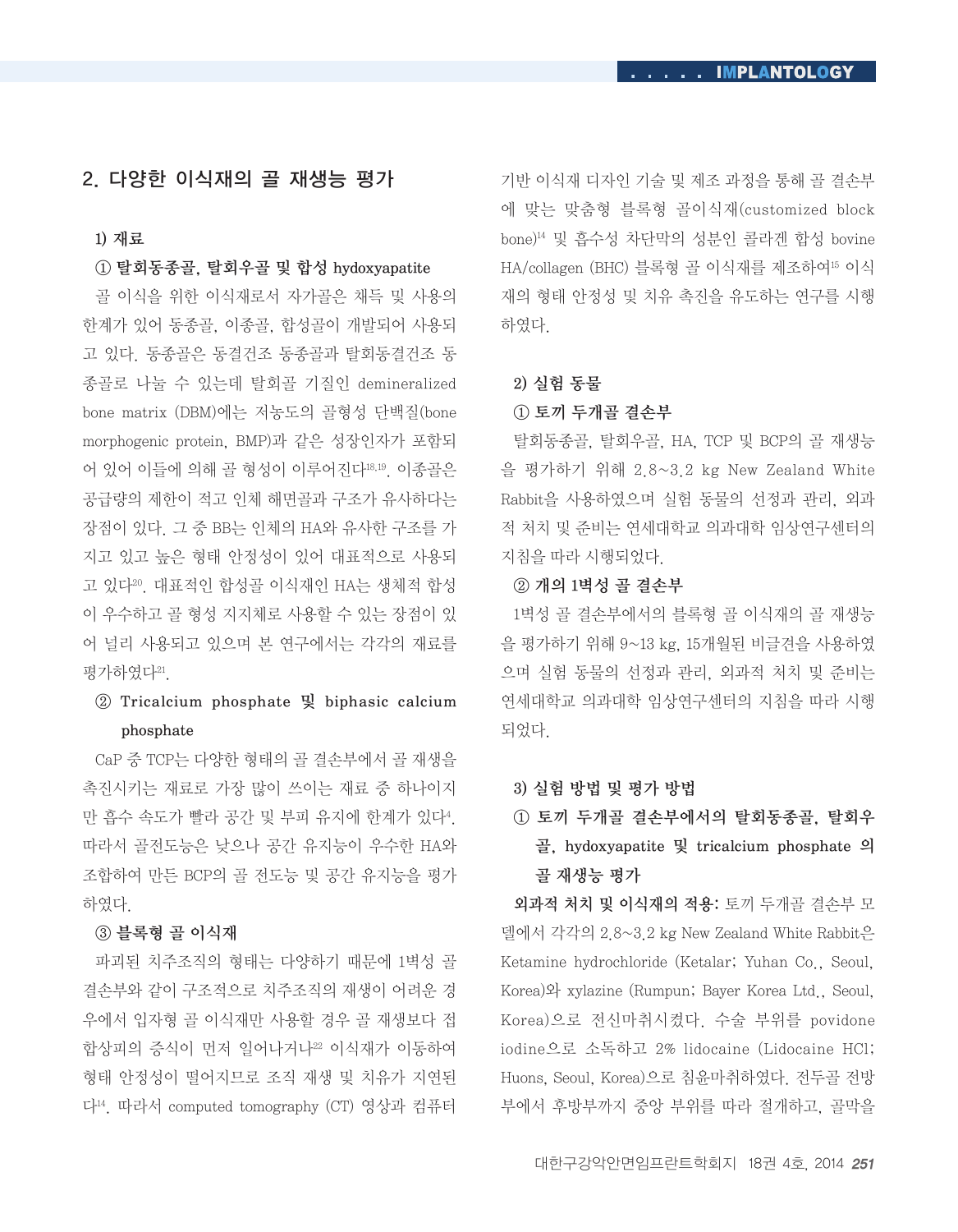포함하여 판막을 거상해 두개골을 노출시켰다. 노출된 두개골 부위에 8 mm trephine bur를 이용하여 뇌경막이 손상되지 않도록 주의하면서 직경 8 mm의 원형 결손부 를 4개 형성하였다. 형성된 결손부에 앞서 언급한 실험 군에 따라 실험재료를 적용하였고, 골막과 피하조직은 흡수성 봉합사로, 두피는 4-0 Monosyn (B-Braun Aesculap Inc., USA)으로 봉합하였다. 수술 후 1주일간 항생제 gentamicin (5 mg/kg)을 근육주사하였고, 수술 1 주일 후에 발사하였다.

탈회동종골, 탈회우골, HA의 골 재생력 평가에 사용된 재료는 DBM gel (Bongener; CG Bio Co., Ltd., Seongnam, Korea)과 BB  $(0.25~1.0$  mm particle, Bio-Oss; Geistlich-pharma, Wolhusen, Switzerland), HA (Bongros-HA; Bio-α Co., Ltd., Seongnam, Korea)를 3 개의 결손부에 무작위로 이식하고 나머지 결손부는 대조 군으로서, 혈병으로 채워졌다. 각각 7마리씩 2주, 8주군 으로 나누어 희생하였다.

다른 비율의 TCP 함량에 따른 BCP의 골 재생능을 평 가하기 위해 10마리의 β-TCP (Cerasorb M; Curasan, Kleinostheim, Germany), BCP 60/40 (MBCP, HA : β-TCP=60 : 40; Bionatlante, Vigneux de Bretagne, France), BCP 20/80 (MBCP+, HA : β-TCP=20 : 80; Bionatlante)가 3개의 결손부에 무작위로 이식되었고 1개 의 결손부는 대조군으로서 혈병으로 채워진 후 5마리씩 2주, 8주 뒤에 희생되었다.

HA, TCP, BCP의 골 재생능을 평가하기 위해  $Ca(NO<sub>3</sub>)<sub>2</sub>-4H<sub>3</sub>O$  (99%; Sigma-Aldrich)와  $(OC<sub>2</sub>H<sub>5</sub>)<sub>3</sub>P$ (97%; Sigma-Aldrich)가 CaP sol 제조의 전구체로 사용 되었다. HA sol에서 Ca : P의 비율은 1.67 : 1이고 β-TCP 에서 Ca : P의 비율은 1.5 : 1이며 BCP는 HA : β-TCP의 비율이 6 : 4로서 sol화된 전구체를 drying chemical control additive를 사용하여 블록 형태로 제조하여 3개의 골 결손부에 블록형 HA, β-TCP, BCP로 무작위 이식하 였다. 각 5마리씩 4주, 8주 뒤에 희생하였다.

평가 방법: 임상적으로 염증 소견 및 합병증, 특이사항 유무를 육안으로 관찰하고 표본채득 후 micro CT (SkyScan 1072; SkyScan Co.)로 골 형성 소견을 영상으 로 관찰, 분석하였다. 수술 부위 절편을 채득하여 H&E로 염색하여 광학현미경(Olympus BX50; Olympus Optical Co., Tokyo, Japan)을 사용하여 조직학적 관찰을 시행하 였다. 또한 자동 영상분석 프로그램(Image-Pro Plus; Media Cybernetics, Silver Spring, MD, USA)으로 ① 조 직 증대면적(mm2), ② 신생골 면적(mm2), ③ 잔존이식재 의 면적(mm2)을 조직계측학적으로 관찰하였다. 각 군의 계측값은 PASW Statistics version 18.0 (IBM Co., Armonk, NY, USA) 통계분석 시스템으로 처리하여 각 실험군 간의 유의차를 평가하였다. HA, TCP, BCP 블록 골 시편의 조성은 XRD로 검사하였고 SEM (S-3000N; Hitachi)을 이용하여 이식재 표면 형태를 확인하였다.

# ② 개의 1벽성 골 결손부에서 맞춤형 nanohydroxyapatite 블록골 및 콜라겐 합성 bovine hydroxyapatite 골 재생능 평가

n-HA 블록골의 제조: Ca(NO<sub>2</sub>)<sub>2</sub>-4H<sub>2</sub>O (99%; Sigma- $\Delta$ Aldrich)와  $(OC<sub>2</sub>H<sub>5</sub>)<sub>3</sub>P$  (97%; Sigma-Aldrich)를 사용하였 으며 Ca : P=1.67 : 1로 하여 950ºC에서 건조하여 액상 HA를 제조한 후 HA slurry를 증류수에 분산시킨 후 다공 성 스펀지에 주입하였다. 수축률 75%로 조절하여 Kanthal furnace에서 600°C, 2시간 열처리하는 과정을 2 번 반복하여 강화된 블록형 골 이식재를 만든 후 low speed saw (Isomet; Buehler, Lake Bluff, IL, USA)를 이 용하여 4×4×5 mm의 크기로 재단하였다.

외과적 처치와 이식재의 적용: 실험 ①에서 5마리 비글 견의 하악 양측 제1, 3 소구치를 발치한 후 협설측 판막 을 거상하고 제4소구치 근심부에 협설, 근원심, 깊이 4×4×5 mm 크기의 일벽성 결손부를 형성하였다. 제4 소구치 치근면을 활택한 후 양측 결손부에서의 기준점이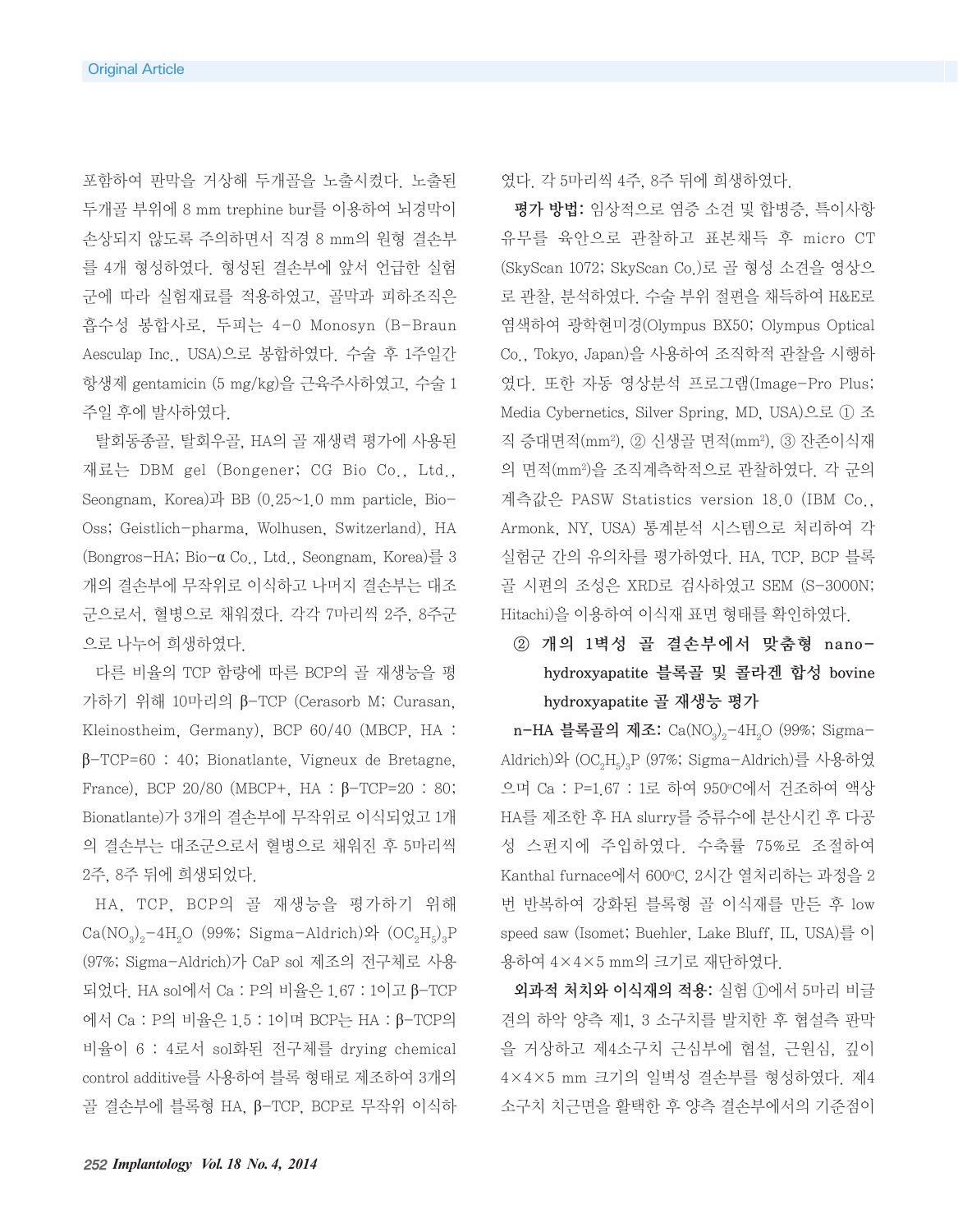되도록 치근면에 reference notch를 형성하고 한쪽 결손 부에만 nano-particle로 제조한 블록형 골이식재를 이식 한 뒤 8주 후에 희생하여 골 재생 양상을 관찰하였다. 실 험 ②에서는 같은 과정을 시행하였으며 4×4×5 mm의 BHC를 이식한 후 추가로 12주의 치유기간 후 희생하였 다.

평가 방법: 실험 ①의 조직 시편은 micro-CT (µCT, SkyScan 1072; SkyScan Co.) 및 Ondemand 3D software (CyberMed Inc., Seoul, Korea)로 영상 분석하는 한편 Masson's trichrome으로 염색한 후 microscopy (Rewarch System Microscope BX51; Olympus Optical Co.) 및 컴퓨터 기반 영상 분석 시스템(Image-Pro Plus; Media Cybernetics)를 이용하여 조직학적, 조직계측학적 분석하였다. 평가 항목은 1) 수직적 높이: reference notch로부터 백악법랑경계(cemento enamel junction, CEJ)까지의 거리, 2) 상피조직 부착: CEJ로부터 치근 방 향으로의 상피세포 증식거리, 3) 결합 조직 부착: 신생 백악질까지의 상피세포 증식거리, 4) 백악질 재생: 활택 된 치근면의 기저에서부터 새로 형성된 백악질까지의 거 리, 5) 골 재생 여부: 활택된 치근면의 기저부에서부터 신생골까지의 거리, 6) 광화된 조직: 활택된 치근면 기저 부로부터 치근단 방향으로 형성된 광화조직까지의 거리 등이다. 실험 ②의 시편은 영상분석 없이 H&E 염색 후 ①과 동일한 방법으로 조직학적, 조직계측학적 계측을 시행하였고 상기 1)~5)까지의 항목을 측정하였다.

 $\sf I$ 연구결과

# 1. 새로운 형태의 캐리어 개발을 통한 골 전도능 향상도 평가

# 1) 젤라틴 코팅된 β-tricalcium phosphate 스캐폴드 의 기계적, 생물학적 특성

젤라틴 코팅된 β-TCP의 기공률 및 평균 두께는 코팅 전의 상태와 유사하였다. 그러나 고탄성을 가진 젤라틴 코팅 시 압축강도는 5배 가량 증가하였다. 생물학적 평 가에서 기공의 크기는 세포 생존력에 영향을 미치지 않 았으나 젤라틴 코팅 자체는 세포 생존력을 향상시켰다. 세포 분화력 평가에서 다양한 크기의 기공은 균일한 크 기의 기공에서보다 ALP 활성이 높았고, 젤라틴 코팅 시 ALP 활성이 또한 증가하였다.

# 2) Hollow hydroxyapatite spherical granule에서의 경조직 재생능 및 약물 방출 효과

XRD pattern 그래프에서 raw HA의 peak와 H1, H2, H3의 peak는 모두 일치하였다. Alginate beads를 승화시 킨 후 실험군과 alginate beads의 FTIR spectra를 비교하 였을 때 peak는 일치하지 않았다. 약물 방출을 위한 투과 성 평가에서 simulated body fluid (SBF)에 7일간 침전시 킨 후의 결과 XRD pattern은 세 군에서 peak의 변화가 없었으나 FTIR spectra에서는 1,650~1,300 cm-와 873 cm-에서 새로운 peak가 나타났고 이는 carbonate ion이 형성되었음을 보여준다.

SBF에 HA granule을 침천시킨 후의 SEM을 통한 표면 관찰에서 1일 동안 침전시킨 후 세 군에서 모두 표면에 apatite crystal이 형성되었다. 그러나 H1, H2 내부에는 apatite crystal이 생성되지 않았다. 3일 후의 SEM을 통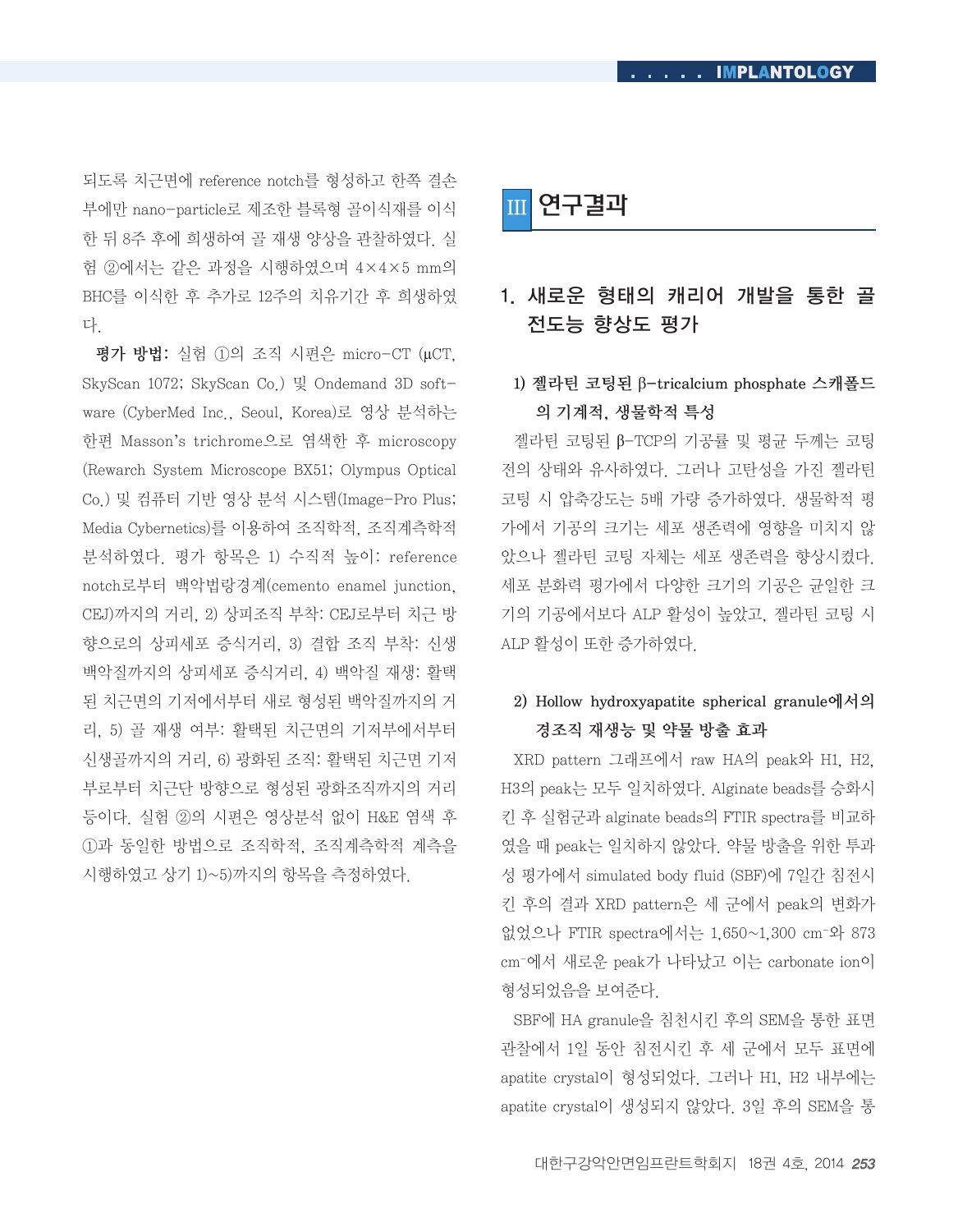한 관찰에서 H2는 SBF가 granule의 내부까지 침투하여 crystal을 형성하였으나 H1에는 미세 기공이 남아있었다.

#### 3) 다공성 calcium phosphate granule

XRD pattern의 관찰에서 각 입자들은 crystalline phase가 나타나지 않았으며 FTIR spectra에서 1,500~ 700 cm-에서 peak가 나타나 P-O 또는 P-OH와 같은 인 산기가 부착되어 있음이 관찰되었고 인산기의 양은 기공 구조가 형성될수록 감소하였다. SEM 분석에서 CPPG의 기공성은 porogen의 사이즈가 감소함에 따라 33.327%에 서 48.706%로 증가하였다. 기공 크기와 기공성 모두 골 형성 분화와 세포 증식에 영향을 준다. 칼슘 이온 방출 검사에서 기공성이 증가할수록 칼슘이온 방출이 증가하 고, 세포 활동에도 영향을 주었다.

### 2. 다양한 이식재의 골 재생능 평가

# 1) 탈회동종골, 탈회우골 및 합성 hydoxyapatite의 골 재생 비교

임상적으로 합병증이나 염증 소견은 발견되지 않았으

며 micro CT상 대조군과 DBM gel 이식군에서는 2주군보 다 8주군에서 다소 증가된 방사선 불투과상이 보였다. BB 이식군과 HA 이식군에서는 2주, 8주 모두 고밀도 방 사선 불투과상이 보였다.

조직학적으로 모든 이식재에서 2주군보다 8주군에서 신생골의 형성량이 증가하였으나 그 양이 현저하지 않고 대부분의 결손부는 신생골로 대체되지 않고 성긴 결합조 직으로 채워졌다. HA 이식군에서는 골가교가 관찰되고 신생골과 이식재 간에 공간이 발견되었다. 골 결손부의 형태는 안정적으로 유지되었다.

조직계측학적으로 ① 조직증대면적은 2주보다 8주에 서 감소하였으나 이식재를 이식한 군에서의 조직증대는 대조군보다 컸다. ② 신생골 면적은 대조군 외에는 8주 에서 2주보다 더 많은 신생골이 생성되었으나 이식재군 간의 유의차는 없었다. ③ 잔존이식재의 면적은 순수 이 식재의 양만을 측정하였고 BB와 HA 이식재 군에서는 흡 수가 적었으나 DBM gel군에서는 남은 골이식재 양이 2 주군에 비해 8주에서 현저히 감소하였다(Table 3).

|           | 2 Weeks of healing |                 |                       | 8 Weeks of healing |                 |                       |  |
|-----------|--------------------|-----------------|-----------------------|--------------------|-----------------|-----------------------|--|
|           | Augmented<br>area  | New bone        | Residual<br>materials | Augmented<br>area  | New bone        | Residual<br>materials |  |
| Control   | $3.65 \pm 1.40$    | $0.65 \pm 0.36$ |                       | 3.98±1.00          | $1.11 \pm 0.38$ |                       |  |
| DBM gel   | $30.35 \pm 4.68$   | $0.77 \pm 0.41$ | 7.62±1.12             | $9.88 \pm 3.16$    | 1,48±0.56       | $1,33 \pm 0.44$       |  |
| <b>BB</b> | 13.02±1.83         | $0.71 \pm 0.52$ | $3.17 \pm 0.52$       | $11,34 \pm 2,12$   | 1,65±0,55       | $2.55 \pm 0.80$       |  |
| НA        | 16,76±2,54         | 1.21±0.42       | $3.91 \pm 0.58$       | 14.48±1.37         | $2.22 \pm 0.78$ | $3.27 \pm 0.34$       |  |

Table 3. Total bone augmented area, new bone area and residual materials area of histometric results in various bone graft materials at 2 and 8 weeks of healing (mm2)

Values are presented as mean±standard deviation.

Significant statistical difference compared to each group and healing periods is less than p<0.05. DBM: demineralized bone matrix, BB: bovine bone, HA: hydroxyapatite.

*You-Kyoung Kim et al. : Development and Evaluation of Synthetic Bone Graft Materials for Periodontal Tissue Regeneration and Carriers. Implantology 2014*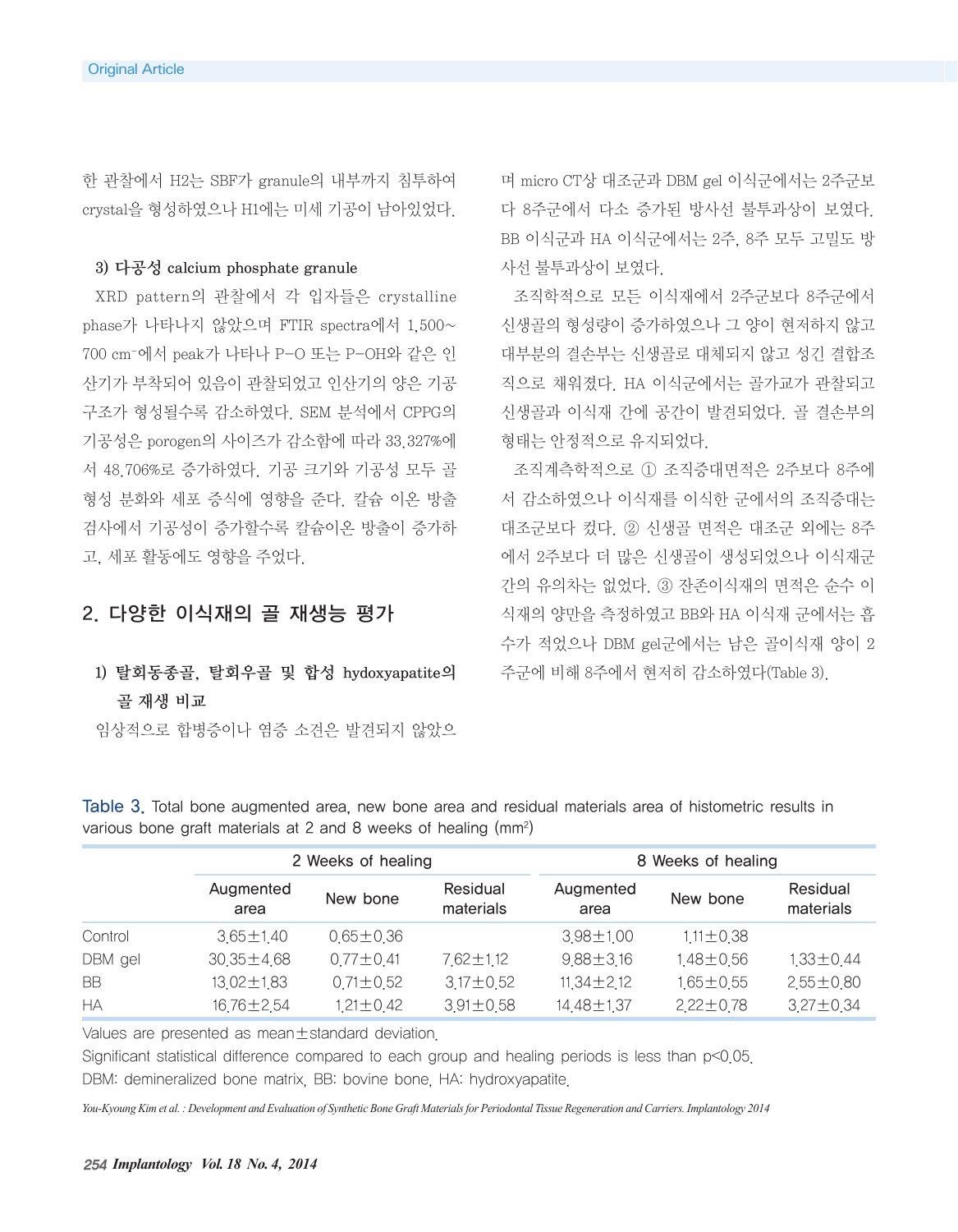# 2) Tricalcium phosphate 합성골 이식재의 골 재생 능 평가

XRD pattern 그래프에서 BCP의 peak와 HA 및 β-TCP의 peak는 모두 일치하였고 세 가지 형태의 CaP ceramic 입자의 형태를 SEM으로 분석한 결과 β-TCP에 서는 매끄러운 표면이 꺼져있는 양상이 관찰되었으나 BCP 군에서는 기공이 서로 연결되어 고도로 상호 연결되 고 거친 표면 양상이 관찰되었다.

조직학적 분석에서 모든 군에서 8주군에서 2주군 또는 4주군보다 신생골 생성이 증가하였으나 BCP와 HA에서 는 이식재 부위만이 아니라 입자 간 빈 공간에서도 골양 세포가 나타나면서 현저한 골 재생이 관찰된 반면 β-TCP군에서는 이식재 주위를 성긴 결합조직이 둘러싸면 제한된 골 형성이 관찰되었다.

조직계측학적으로 ① 조직 증대 면적은 대조군에 비해 이식재 적용군에서는 모두 현저하게 증가하였다. ② 신 생골의 면적은 8주군에서 2주군 또는 4주군보다 현저하 게 증가하였으나 대조군을 제외한 이식재군 간에는 유의 차가 없었다. ③ 잔존 이식재의 면적은 2주 후 결과에서 β-TCP는 현저하게 줄어들었으나 BCP와 HA군에서는 경 미한 감소만 관찰되었고 ④ BCP의 비율에 따른 각 군 간 의 차지 면적에서는 2주, 8주 간에는 별다른 차이가 없었 으나 80/20군과 60/40군 간의 차이는 두드러졌다. 추가 적으로 연조직의 차지 면적은 이식재 적용군보다 대조군 에서 현저하게 높았다(Table 4).

# 3) 1벽성 골 결손부에서 맞춤형 nano-hydroxyapatite 블록골 및 콜라겐 합성 bovine hydroxyapatite 적 용 시의 골 재생능 평가

### ① 맞춤형 nano-hydroxyapatite 블록골 이식

조직학적 검사 결과 HA 블록골 이식군에서 대조군에 서 공간 유지능이 우수하였지만, 신생골 형성은 거의 일 어나지 않았다. 방사선학적 검사에서 대조군에서 골 재 생량(0.85±0.67 mm)에 비해 놓은 골 재생량(2.27± 0.38 mm)이 관찰되었다. 조직계측학적 검사에서 시행한 여러 결과에서는 대조군과 실험군 간의 유의미한 차이가 발견되지 않았다.

#### ② 콜라겐 합성 bovine hydroxyapatite 이식

5마리의 실험 동물 중 2마리에서는 우수한 치주조직 재생 소견이 관찰되었다. 노출된 치근면을 따라 신생 백 악질이 형성되었고 골 유착 없이 치주 인대 내로 혈관 및 샤피 섬유가 형성된 것이 관찰되었다. 또한 이식재 주변

|              |                   | 4 Weeks of healing |                       |                   | 8 Weeks of healing |                       |  |  |
|--------------|-------------------|--------------------|-----------------------|-------------------|--------------------|-----------------------|--|--|
|              | Augmented<br>area | New bone           | Residual<br>materials | Augmented<br>area | New bone           | Residual<br>materials |  |  |
| Control      | 10.78±2.54        | 3.99±1.54          | NА                    | $10.51 \pm 4.11$  | 4,55±2,50          | NА                    |  |  |
| HА           | 39.26±12.16       | 4.97±1.91          | 7.39±2.52             | 46,55±7,59        | $6.95 \pm 3.51$    | 6.84±1.14             |  |  |
| $\beta$ -TCP | 42,50±4.95        | $1,56 \pm 1,32$    | $9.88 \pm 2.08$       | 40.96±6.44        | $4.04 \pm 1.39$    | $5.76 \pm 2.25$       |  |  |
| <b>BCP</b>   | 48.51±6.04        | $5.60 \pm 3.93$    | 7.03±2.19             | 46,20±4.98        | $9.03 \pm 3.39$    | $6.09 \pm 1.10$       |  |  |

Table 4. Total bone augmented area, new bone area and residual materials area of histometric results in various calcium phosphate materials at 4 and 8 weeks of healing (mm2)

Values are presented as mean±standard deviation.

Significant statistical difference compared to each group and healing periods is less than p<0.05. HA: hydroxyapatite, β-TCP: β-tricalcium phosphate, BCP: biphasic calcium phosphate, NA: not available.

*You-Kyoung Kim et al. : Development and Evaluation of Synthetic Bone Graft Materials for Periodontal Tissue Regeneration and Carriers. Implantology 2014*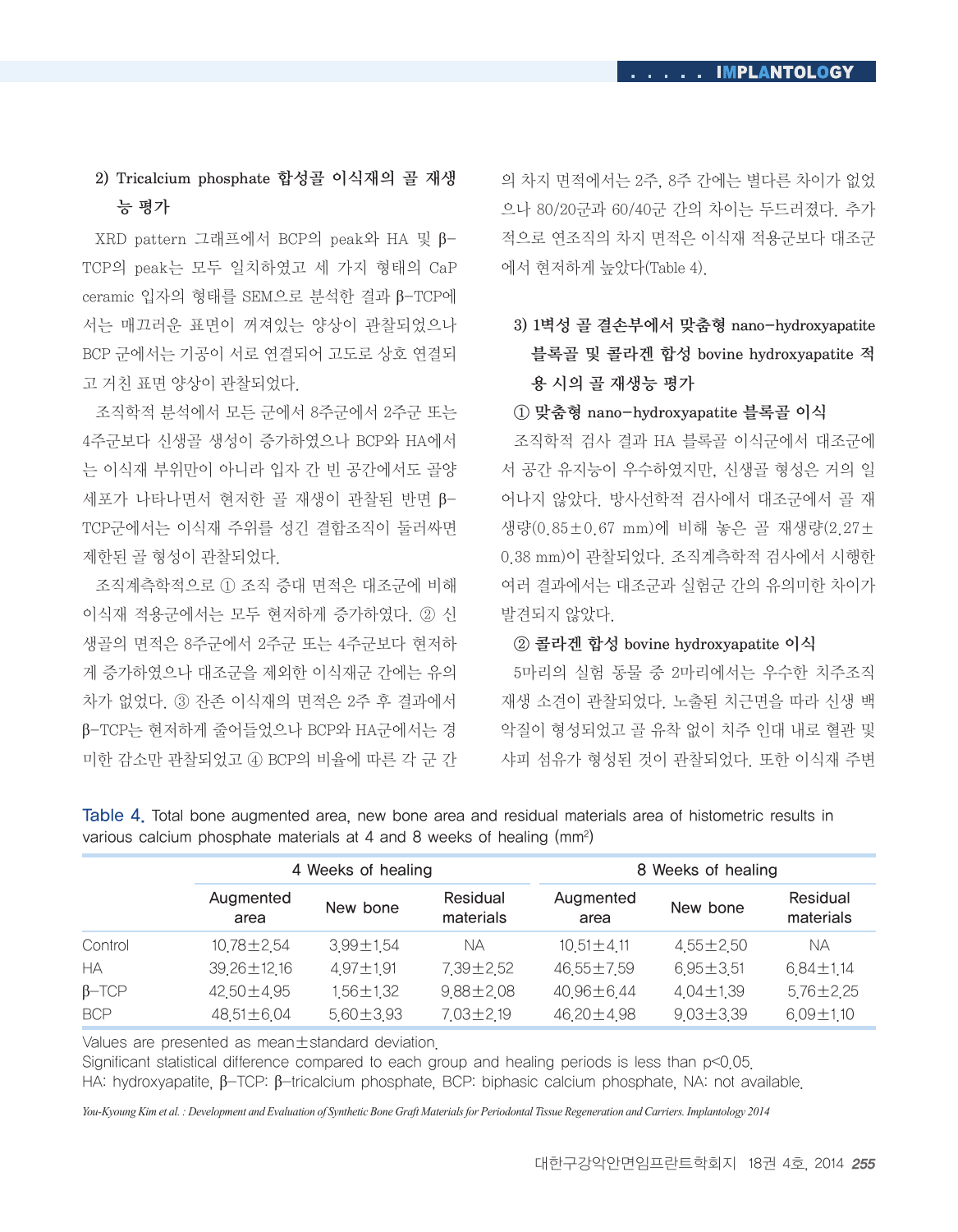부로 신생골이 형성되는 양상이 관찰되었다. 반면, 나머 지 3마리에서는 이식재가 이동하여 원래 이식 위치에는 적은 양의 이식재만 남아있었다. 섬유성 결합조직이 이 동된 이식재 내부로 침투하여 들어가고 파골 세포 유사 세포들에 의한 이식재의 흡수 양상이 관찰되었다. 양호 한 결과의 군에서는 그 외의 실험군에 비해 백악질 및 신 생골의 형성이 두드러지고 상피 세포의 증식은 적어 실 험군 내의 유의차가 컸다.



파괴된 치주 조직이나 골 결손부를 재생시키기 위한 여러 연구들이 진행되어 왔다. 임상적으로 적합한 골 이 식재를 찾기 위한 많은 동물 실험 및 임상 연구가 진행되 고 있으나 임상 연구에서는 조직학적 및 조직계측학적 분석이 어려운 한계가 있어 본 연구에서는 동물 실험을 통해 골 이식재의 골 재생 능력과 부작용 유무를 검증하 여 임상 적용에서의 객관적인 지표를 제시하고 보다 향 상된 골 재생을 유도하기 위한 새로운 연구에 대한 평가 를 시행하였다.

#### 1. 새로운 형태의 캐리어 개발

기존의 CaP의 캐리어로서의 기능을 향상시키기 위한 연구에서 젤라틴을 코팅하는 방법은 캐리어의 구조나 두 께를 변화시키지 않으면서 압축 강도를 향상시켜 기계적 강도를 증가시키는 한편, 세포의 분화 및 증식을 향상시 키는 결과를 보여주었다. 다양한 크기의 기공은 또한 세 포의 분화를 촉진시킨다. 캐리어의 구조적 안정성을 강 화시키고 생물학적 친화성을 증진시키기 위해 젤라틴이 효과적인 물질임을 확인할 수 있었다.

다양한 성장인자들의 이동 통로로서 약물 및 성장인자

를 서서히 방출시키기 위한 hollow HA spherical granules은 powder/liquid 비율에 따라 SBF의 투과 속도가 달 라지는 결과가 나타났다. 이는 hollow granule 내부에 CaP의 다른 전파 속도 때문인 것으로 보이며 약물 방출 속도 조절에 의해 효과적인 경조직 재생을 위한 재료로 사용될 수 있을 것으로 보인다.

CPPGs의 기공 크기는 신생골 형성에서 핵심적인 요소 이며 다양한 크기의 paraffin beads를 이용해 조절될 수 있다. 입자형 이식재에서 기공 사이의 상호 연결을 통해 결손부 수복이 이루어지므로 기공 구조 자체도 골 형성 을 촉진시키며 기공의 크기가 증가할수록 세포 분화도 증가되는 것을 관찰할 수 있었다. 기공 구조를 형성하고 기공의 크기를 조절하는 방법 또한 골 재생을 촉진시키 는 방법이다.

### 2. 다양한 골 이식재의 골 재생능 평가

자가골 이식재의 적용 한계성으로 인해 임상 적용을 위한 다양한 골 이식재의 골 재생능 평가에서 이종골인 BB와 합성골인 HA는 공통적으로 느리게 흡수되며 부피 유지능이 우수한 것을 확인할 수 있었다. 그러나 느린 흡 수로 인해 이식재가 신생골로 대체되지 못해 신생골 형 성에는 제한점이 있었다. 동종골인 DBM gel은 골 형성 단백질(BMP)이 주위 간엽조직세포의 조골세포로의 분화 유도에 의한 골 유도성 재생의 개념에서 시작된 이식재 로서 2주에서 8주간 이식재의 흡수가 두드러지게 관찰되 었다. 젤형태 이식재의 빠른 흡수는 조직 재생에서 필수 적인 재혈관화와 비슷하게 일어나는 장점이 있지만 조직 의 형태와 부피를 유지하지 못해 이를 보완할 수 있는 재 료와 조합하여 사용하는 것이 필요할 것이다.

다양한 합성골 CaP 중 HA, β-TCP 및 이 둘로 구성된 BCP의 골 재생능 평가에서 신생골 형성은 BCP에서 가장 우수하였으며 이는 잔존 이식재의 양이 적은 결과에서 보듯 이식 후의 BCP의 생체 내 활성이 뛰어나 이식된 후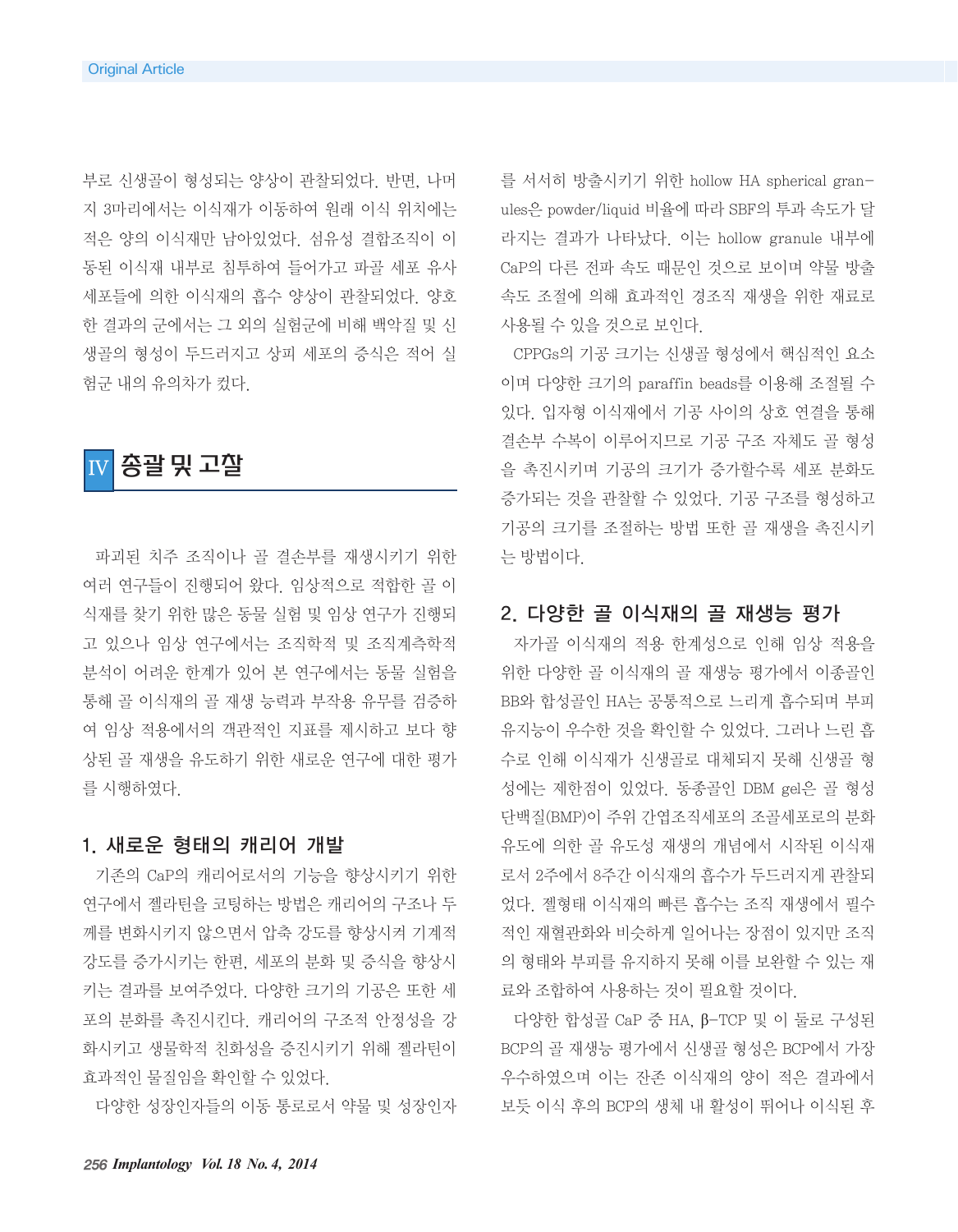흡수가 빠른 결과와 상통한다23,24. β-TCP의 적용과 함께 칼슘 침착이 잘 되어 신생골 형성이 촉진되는 것으로 보 고된다25. 신생골은 이식재의 외부에 주로 형성되었고 이 것은 재료가 흡수된 이후에도 이식 부위의 부피 안정성 을 주었다. BCP는 골 재생능과 부피 안정성이 뛰어난 재 료로서 HA/β-TCP의 비율에 따른 생체 활성도 및 흡수 도, 골 재생 평가가 필요하다. 골 재생을 위한 최적의 비 율은 HA/β-TCP=60/40이 적합한 것으로 여러 동물 실험 결과에 보고되고 있지만26,27 아직 명확하게 규정된 바는 없다. 이에 따라 골 전도능 향상 효과를 알아보기 위해 HA/β-TCP=20/80군과의 비교 평가에서 조성비에 따라 흡수 속도는 다소 다를 수 있으나 실험 결과 흡수도 및 신생골 형성량은 크게 차이 없는 것으로 관찰되었다. 이 식재와 골 사이의 계면에서 형성된 신생골은 높은 생체 활성을 가진 BCP가 효과적으로 흡수되어 신생골로 대체 되었음을 보여준다. BCP의 골 전도능뿐만 아니라 골 유 도능에 대해서도 보고된 바가 있는데 Escherichia coliderived recombinant human bone morphogenic protein-2 코팅 시 캐리어로서 골 재생을 촉진시킨다는 결 과가 보고된 바 있어28 이에 대한 추가적인 연구가 필요 할 것이다.

광범위하게 파괴된 치주조직에서의 골 재생능을 평가 하기 위한 1벽성 골 결손부에 nano-particle hydroxyapatite 블록골을 이식한 실험에서 블록 형태의 골 이식재 가 높은 안정성과 부피 유지능을 가지는 것이 관찰되었 다. 입자형 이식재는 신생골로의 대체는 빠르나 입자가 쉽게 분산되어 결합 조직으로 이동하고, 상피세포의 근 단측 이동을 막지 못하여 광범위 결손부에서의 골 재생 능이 효과적이지 않음이 보고된 바 있다29. 반면 블록 형 태의 이식재는 흡수 속도가 느려 신생골 형성은 입자형 보다 적었으나 이식재가 결손부에서 이동 없이 위치하여 입자들이 분산되지 않고 염증반응이 최소화되며 상피세 포의 근단측 이동을 방지하였다. BHC 블록골 이식 실험

에서도 유사한 결과를 볼 수 있었는데 이식재의 위치 및 부피가 잘 유지된 군에서는 골 재생이 우수하였으나 콜 라겐이 분해된 후 응축되지 못한 bovine HA 블록형 이식 재가 분산된 군에서는 골 재생 효과가 낮았다. 따라서 골 이식재는 신생골 형성능 자체의 우수성뿐만 아니라 골 결손부의 형태에 따른 이식재의 형태적 적합성 및 안정 성이 고려되어야 할 것이다. 이를 위해 응축된 블록 형태 의 골이식재 또는 차단막이 사용될 수 있다. Lee 등30의 논문에서는 콜라겐 차폐막을 사용하는 경우 혈관화가 유 도되어 골 재생이 촉진되고 이식재의 구조적 안정성이 유지되어 주변 연조직을 차단하는 결과를 보고하였다. 흡수성 차폐막의 경우 강도가 떨어질 수 있어 골 이식재 와의 병용이 추천된다.

# V 결 론

본 연구에서는 다양한 골 이식재 및 캐리어에 대한 연 구를 통해 골 재생능 향상에 대해 알아보고 다음과 같은 결론을 내렸다.

1. 젤라틴 코팅은 캐리어의 생물학적, 기계적 성질을 향상시키고, 캐리어 입자 내부에 기공을 형성하고 그 크 기를 조절하는 것을 통해 세포 분화를 조절하여 결과적 으로 골 재생을 촉진할 수 있다.

2. 다양한 이식재를 적용하는 것이 골 재생을 촉진할 수 있으며 DBM gel, BB, HA는 신생골 형성은 비슷하나 DBM gel은 흡수도가 높아 부피 유지에 한계가 있다.

3. BCP는 HA/β-TCP 조성비에 따른 현저한 차이 없이 신생골 형성과 부피 유지에 있어 우수한 골 이식재이다.

4. 1벽성 골결손부와 같은 광범위 결손부에서는 블록 형태의 골이식재 및 차단막의 사용을 통한 이식재의 안 정성 및 부피 유지가 요구된다.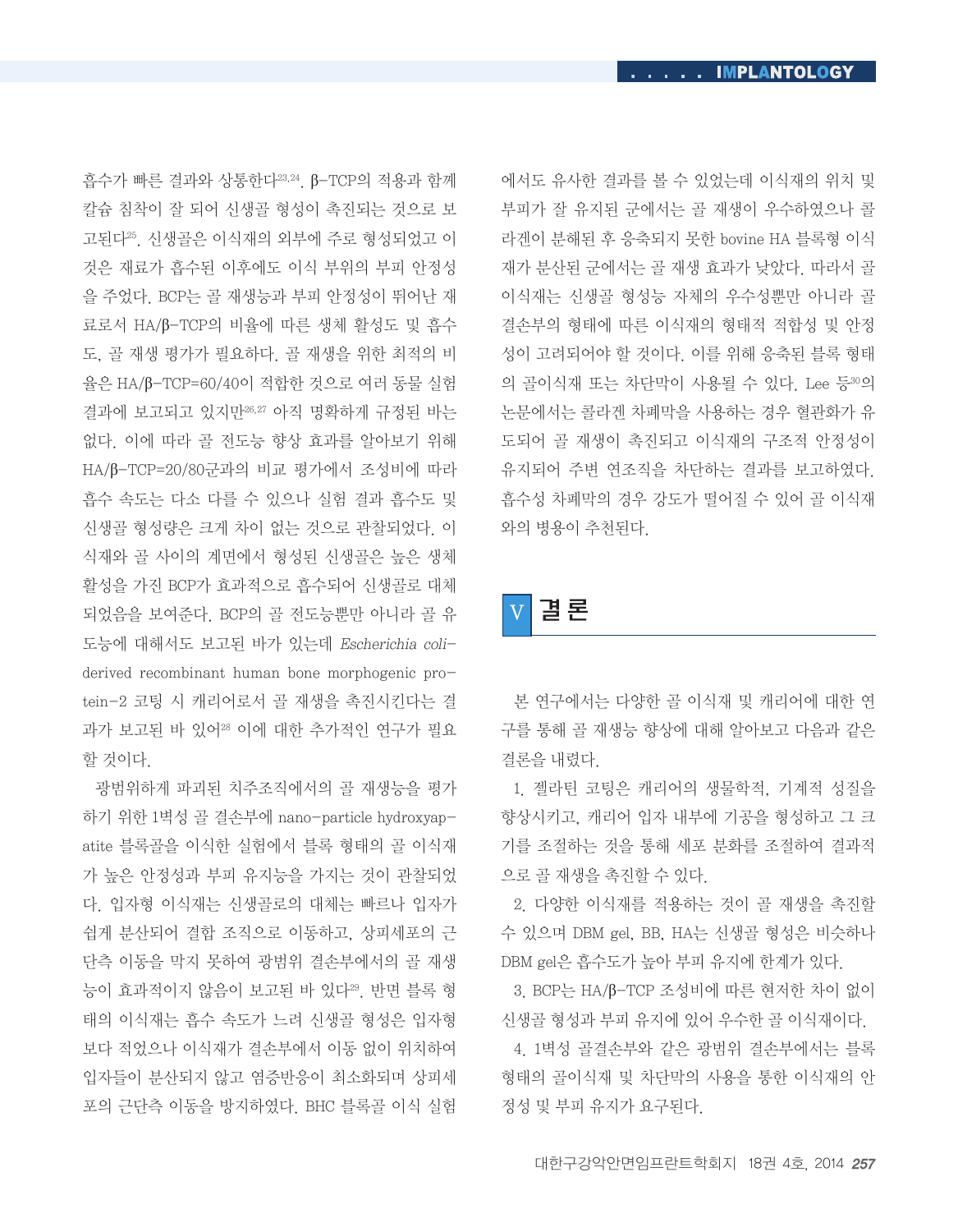이상의 결과를 토대로 추가적인 연구를 진행하여 이상 적인 골조직 재생을 위한 다양한 시도가 필요할 것이다.



- 1. Wang HL, Greenwell H, Fiorellini J, et al; Research, Science and Therapy Committee. Periodontal regeneration. J Periodontol. 2005; 76: 1601-1622.
- 2. Lindhe J, Karring T, Lang NP. Clinical periodontology and implant dentistry. 3rd ed. Copenhagen: Munksgaard; 1997.
- 3. Hoexter DL. Bone regeneration graft materials. J Oral Implantol. 2002; 28: 290-294.
- 4. Yang C, Unursaikhan O, Lee JS, et al. Osteoconductivity and biodegradation of synthetic bone substitutes with different tricalcium phosphate contents in rabbits. J Biomed Mater Res B Appl Biomater. 2014; 102: 80-88.
- 5. Sukumar S, Drízhal I. Bone grafts in periodontal therapy. Acta Medica (Hradec Kralove). 2008; 51: 203-207.
- 6. Wu X, Liu Y, Li X, et al. Preparation of aligned porous gelatin scaffolds by unidirectional freeze-drying method. Acta Biomater. 2010; 6: 1167- 1177.
- 7. Liu C, Xia Z, Czernuszka JT. Design and development of threedimensional scaffolds for tissue engineering. Chem Eng Res Des. 2007; 85: 1051-1064.
- 8. Guarino V, Causa F, Ambrosio L. Bioactive scaffolds for bone and ligament tissue. Expert Rev Med Devices. 2007; 4: 405-418.
- 9. Zhang ML, Unursaikhan O, Yang C, et al. Comparative study of bone regeneration in rabbit calvarial defect following implantation with demineralized bone matrix gel, bovine bone, synthetic hydroxyapatite. Biomater Res. 2012; 16: 140-146.
- 10. Hwang JW, Part JS, Lee JS, et al. Comparative evaluation of three calcium phosphate synthetic block bone graft materials for bone regeneration in rabbit calvaria. J Biomed Mater Res B Appl Biomater. 2012; 100: 2044-2052.
- 11. Kim SM, Yi SA, Choi SH, et al. Gelatin-layered and multi-sized porous β-tricalcium phosphate for tissue engineering scaffold. Nanoscale Res Lett. 2012; 7: 78.
- 12. Hong MH, Kim KM, Choi SH, et al. Fabrication of hollow

hydroxyapatite spherical granules for hard tissue regeneration and alternative method for drug release test. Micro Nano Lett. 2012; 7: 634- 636.

- 13. Hong MH, Kim SM, Kim KM, et al. Development and in vitro assays of porous calcium polyphosphate granules. Ceram Int. 2013; 39: 4991- 4997.
- 14. Lee JS, Park WY, Cha JK, et al. Periodontal tissue reaction to customized nano-hydroxyapatite block scaffold in one-wall intrabony defect: a histologic study in dogs. J Periodontal Implant Sci. 2012; 42: 50-58.
- 15. Jung UW, Lee JS, Park WY, et al. Periodontal regenerative effect of a bovine hydroxyapatite/collagen block in one-wall intrabony defects in dogs: a histometric analysis. J Periodontal Implant Sci. 2011; 41: 285- 292.
- 16. Ribeiro CC, Barrias CC, Barbosa MA. Preparation and characterisation of calcium-phosphate porous microspheres with a uniform size for biomedical applications. J Mater Sci Mater Med. 2006; 17: 455-463.
- 17. Haddad AJ, Peel SA, Clokie CM, et al. Closure of rabbit calvarial critical-sized defects using protective composite allogeneic and alloplastic bone substitutes. J Craniofac Surg. 2006; 17: 926-934.
- 18. Becker W, Becker BE, Caffesse R. A comparison of demineralized freeze-dried bone and autologous bone to induce bone formation in human extraction sockets. J Periodontol. 1994; 65: 1128-1133.
- 19. Groeneveld EH, Burger EH. Bone morphogenetic proteins in human bone regeneration. Eur J Endocrinol. 2000; 142: 9-21.
- 20. Pinholt EM, Bang G, Haanaes HR. Alveolar ridge augmentation in rats by Bio-Oss. Scand J Dent Res. 1991; 99: 154-161.
- 21. Yukna RA, Harrison BG, Caudill RF, et al. Evaluation of durapatite ceramic as an alloplastic implant in periodontal osseous defects. II. Twelve month reentry results. J Periodontol. 1985; 56: 540-547.
- 22. Caton J, Nyman S, Zander H. Histometric evaluation of periodontal surgery. II. Connective tissue attachment levels after four regenerative procedures. J Clin Periodontol. 1980; 7: 224-231.
- 23. Nery EB, LeGeros RZ, Lynch KL, et al. Tissue response to biphasic calcium phosphate ceramic with different ratios of HA/beta TCP in periodontal osseous defects. J Periodontol. 1992; 63: 729-735.
- 24. Ramay HR, Zhang M. Biphasic calcium phosphate nanocomposite porous scaffolds for load-bearing bone tissue engineering. Biomaterials. 2004; 25: 5171-5180.
- 25. Manjubala I, Sivakumar M, Sureshkumar RV, et al. Bioactivity and osseointegration study of calcium phosphate ceramic of different chemical composition. J Biomed Mater Res. 2002; 63: 200-208.